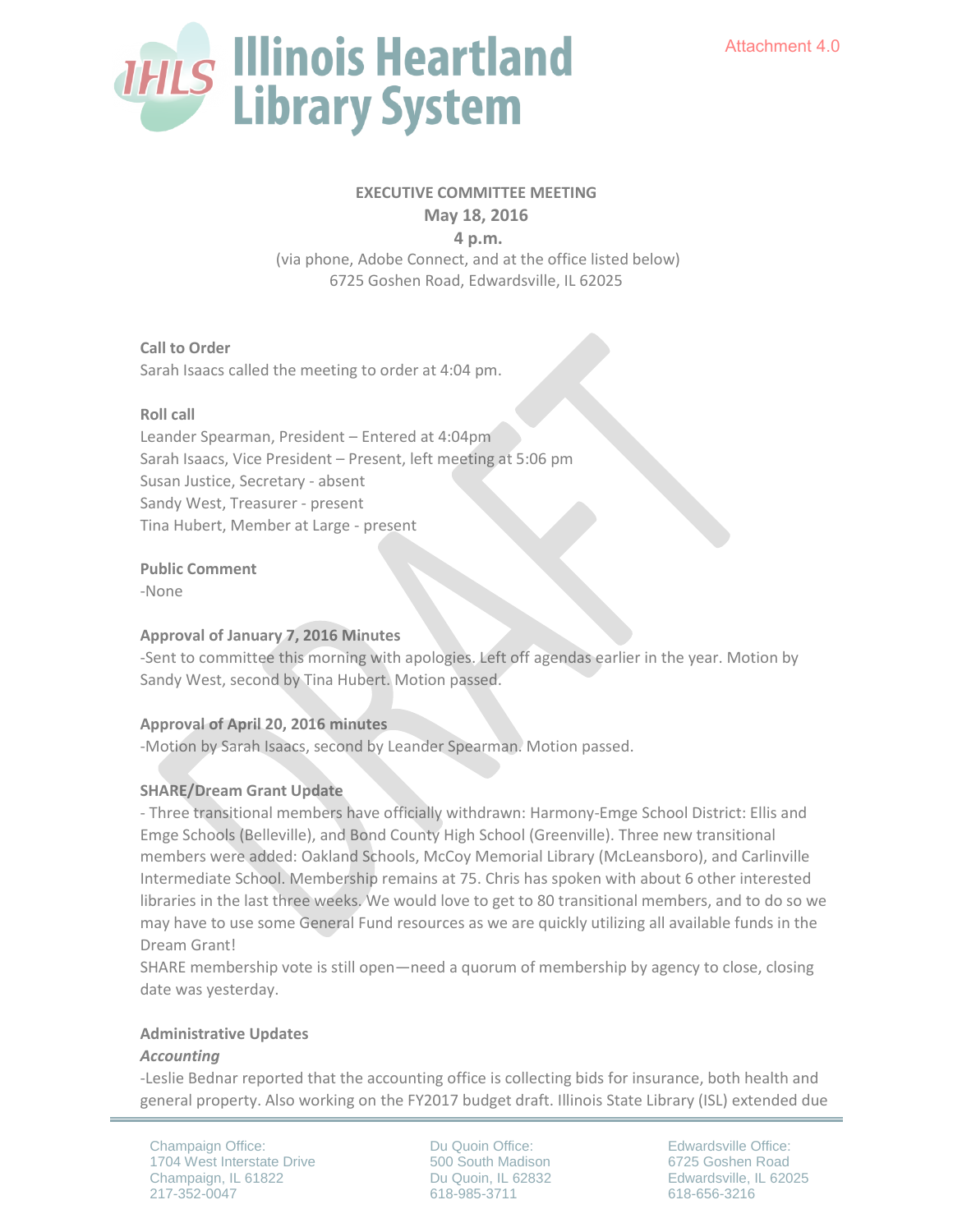date for System Area and Per capita Grant application to June 30 which will allow us more time to consider options. At this point we are considering submitting two draft budgets to the board in advance of the May meeting: One that is realistic and as close to FY2016 allocation as possible, and a second that reflects the actual expenditures we need to optimally run the system and will more closely reflect the \$3.364 M annual allocation.

# *IT*

-IT is looking at alternatives to land lines: cellular lines for all land lines. IHLS has begun a physical inventory project.

## *Facilities and Operations*

-Effective July 1: 8 routes for Champaign and Edwardsville, 3 routes for Du Quoin (a smaller southern delivery operation). Laboratory for Applied Spatial Analysis/SIUE recommendation is to maintain 3 buildings for delivery. Not cost-effective to have only 2 hubs for delivery. Will be replacing 3 vehicles this fiscal year: 1 will be a box truck that will be necessary as we return to hub to hub delivery. As we approach July 1, the other change we plan to implement is the dedicated drivers and dedicated sorters: offering sorter positions to our current driving staff to see if any would voluntarily move to this position. No info yet from operations managers. We continue to work with RAILS on ILDS delivery process. To date have not received a draft contract.

## **Grants and Membership**

-The physical move of equipment has begun from Illinois Machine Sublending Agency (IMSA) to ISL. IMSA staff to Springfield next month to train ISL staff on procedures. Ellen touching base and making personal visits with several special libraries.

#### **Staffing**

-Leslie reported IHLS hired a page/sorter at Du Quoin. She is reviewing current work from home agreements.

**Open Meeting Act**

-None

**Committee Updates Membership and Policy** -None

#### **Finance**

-Sandy West reported the May meeting was held and April bill payment was accepted. Adrienne updated on grant applications.

#### **Personnel**

-Leslie: via Adrienne, continue to go through Personnel Code for recommendations to bring to entire board. Plan to have recommendations for suggested changes in the code at the June board meeting.

# **Facilities and Operations**

-Sarah said LASA presented a power point that will be shared with board. Roof leaks in Du Quoin were repaired. Working on quote for door modification in Champaign. Edwardsville is preparing for Illinois Library Delivery Service (ILDS).